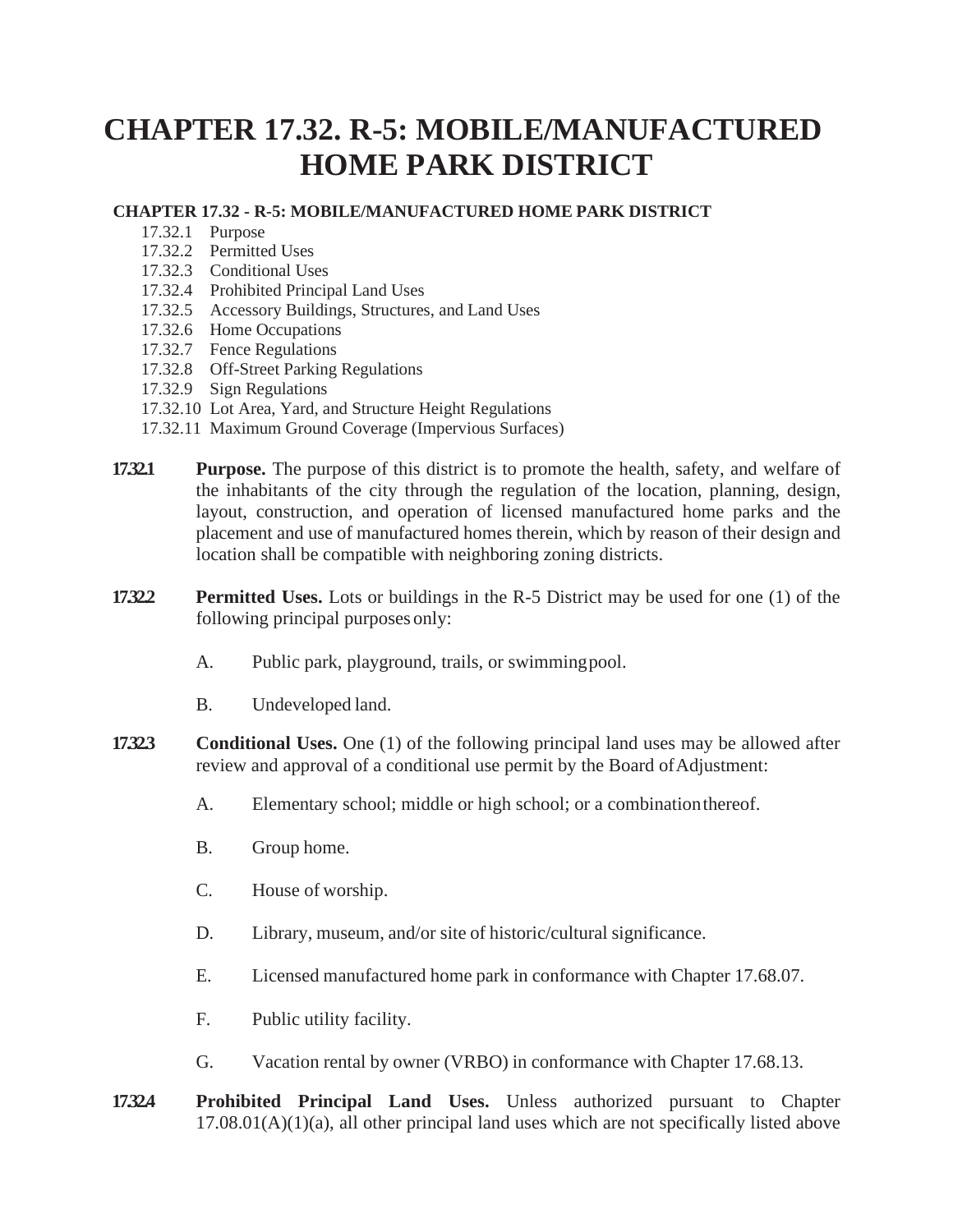as either a Permitted or Conditional Use shall be prohibited in the R-5 District.

- **17.32.5 Accessory Buildings, Structures, and Land Uses.** Accessory buildings, structures, and land uses within the R-5 District shall be regulated in conformance with the provisions of Chapter 17.68.01.
- **17.32.6 Home Occupations.** Home occupations with the R-5 District shall be regulated in conformance with the provisions of Chapter17.68.03.
- **17.32.7 Fence Regulations.** Fences within the R-5 District shall be regulated in conformance with the provisions of Chapter 17.68.02.
- **17.32.8 Off-Street Parking Regulations.** Off-street parking within the R-5 District shall be regulated in conformance with the provisions of Chapter 17.68.09.
- **17.32.9 Sign Regulations.** Signs within the R-5 District shall be regulated in conformance with the provisions of Chapters 17.68.08.
- **17.32.10 Lot Area, Yard, and Structure Height Regulations.** The maximum building height, minimum lot area, minimum lot width, and setback requirements within the R-5 District shall be as follows:

|                                                             | <b>Minimum</b> | <b>Minimum</b> | <b>Front</b>         | <b>Side</b>    | Rear           | <b>Maximum</b>   |
|-------------------------------------------------------------|----------------|----------------|----------------------|----------------|----------------|------------------|
|                                                             | Lot            | Lot            | Yard                 | Yard           | Yard           | <b>Structure</b> |
|                                                             | Area           | Width          | <b>Setback</b>       | <b>Setback</b> | <b>Setback</b> | <b>Height</b>    |
| <b>Licensed</b><br><b>Manufactured</b><br><b>Home Parks</b> |                |                | See Chapter 17.68.07 |                |                |                  |
| All other uses                                              | NA.            | NA             | 30 ft.               | 5 ft.          | 25 ft.         | 35 ft.           |
|                                                             | see $#1$       | see $#1$       | see $#1$             | see $#1$       | see $#1$       | see $#1$         |

## **Exceptions**

- #1 Unless an alternative lot size, lot width, setbacks, and/or structure heights are required by the granting of a conditional usepermit.
- #2 One (1) required front yard may be reduced to twenty-five (25) feet on corner lots.
- #3 See also Adjustments to Yard Regulations (Chapter 17.72) and Non-Conforming Uses and Non-Standard Lots (Chapter 17.76) for other specific exceptions.
- **17.32.11 Maximum Ground Coverage (Impervious Surfaces).** The sum total of the ground area covered by all structures including, but not limited to, patios, driveways, sidewalks, off-street parking, or other water impermeable structures shall not exceed